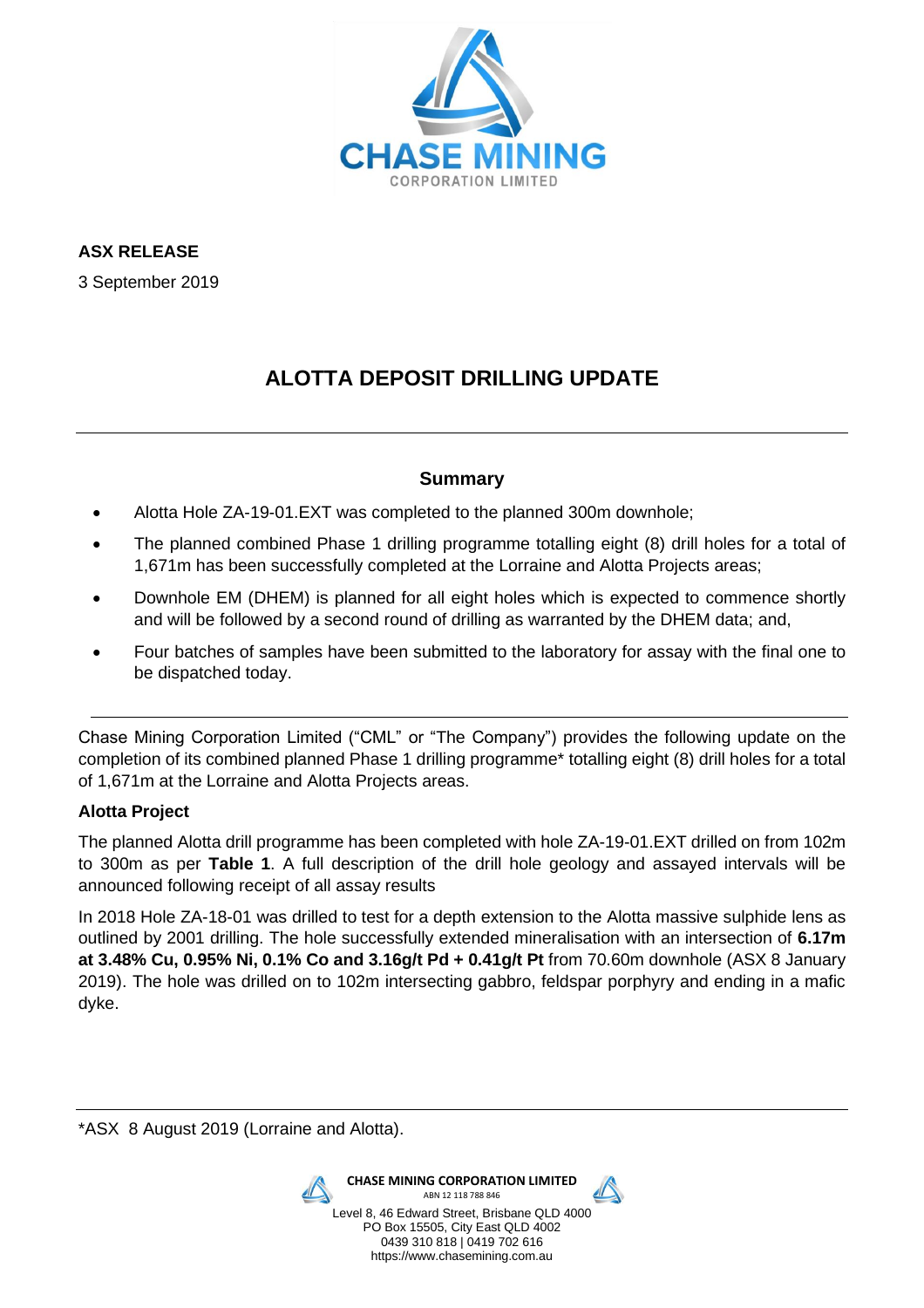**Table 1: Alotta Project Diamond Drilling**

| <b>Target</b> | <b>Hole ID</b> | <b>Easting</b><br>(mE) | <b>Northing</b><br>(mN) | Azi | <b>Dip</b> | <b>Planned</b><br><b>Depth</b> | <b>Final</b><br><b>Depth</b> |
|---------------|----------------|------------------------|-------------------------|-----|------------|--------------------------------|------------------------------|
|               | ZA-19-01.EXT   | 631604                 | 5258585                 | 010 | -62        | 300                            | 300                          |
|               |                |                        |                         |     | Total*     | 198m                           | 198m                         |

\*EXT from 102m to 300m. Coordinates NAD83 UTM Zone 17N. Azimuth (Azi) True North

In both the historic drilling 2001 and the 2018 drilling the Alotta lens is stoped out (intruded) by feldspar porphyry. On the margins of the massive sulphides, breccia clasts of porphyry are incorporated into the sulphides. The Company interpreted the breccias and the ductile fabric in the sulphides to indicate later (local) mobilisation of the massive sulphide. This has led to an interpretation that the shallow Alotta mineralised lens could be detached from a deeper lens i.e. that mineralisation could continue at depth beneath the porphyry body and most likely be offset by it.

In hole **ZA-19-01.EXT** for the most part the hole remained in feldspar porphyry to 300m depth with several included narrow gabbro units (3-5m) with up to 5% pyrite intersected in the hole. There was no obvious VTEM conductor intersected at the target depth which could explain the interpreted deeper conductor and as such DHEM will be used to better determine where this conductor is located. A zone of bleaching and quartz-veining in the feldspar porphyry has also been sampled for gold mineralisation. Samples will today be dispatched to the laboratory in Sudbury for assay.

## **Downhole EM Survey**

The Company has received quotes for the DHEM survey for all eight (8) holes from several geophysical contractors (ASX 30 August 2019) and has selected one to undertake the DHEM survey planned for the Lorraine and the Alotta holes pending their formal quote and availability, **Figure 1**. The Company expects the Contract to be signed this week and their crew to mobilise immediately once countersigned. A second round of drilling as warranted by the DHEM data has been budgeted and approved by the board (ASX 7 August 2019).



**Figure 1: ADZ (Alotta) and Lorraine Project Areas**